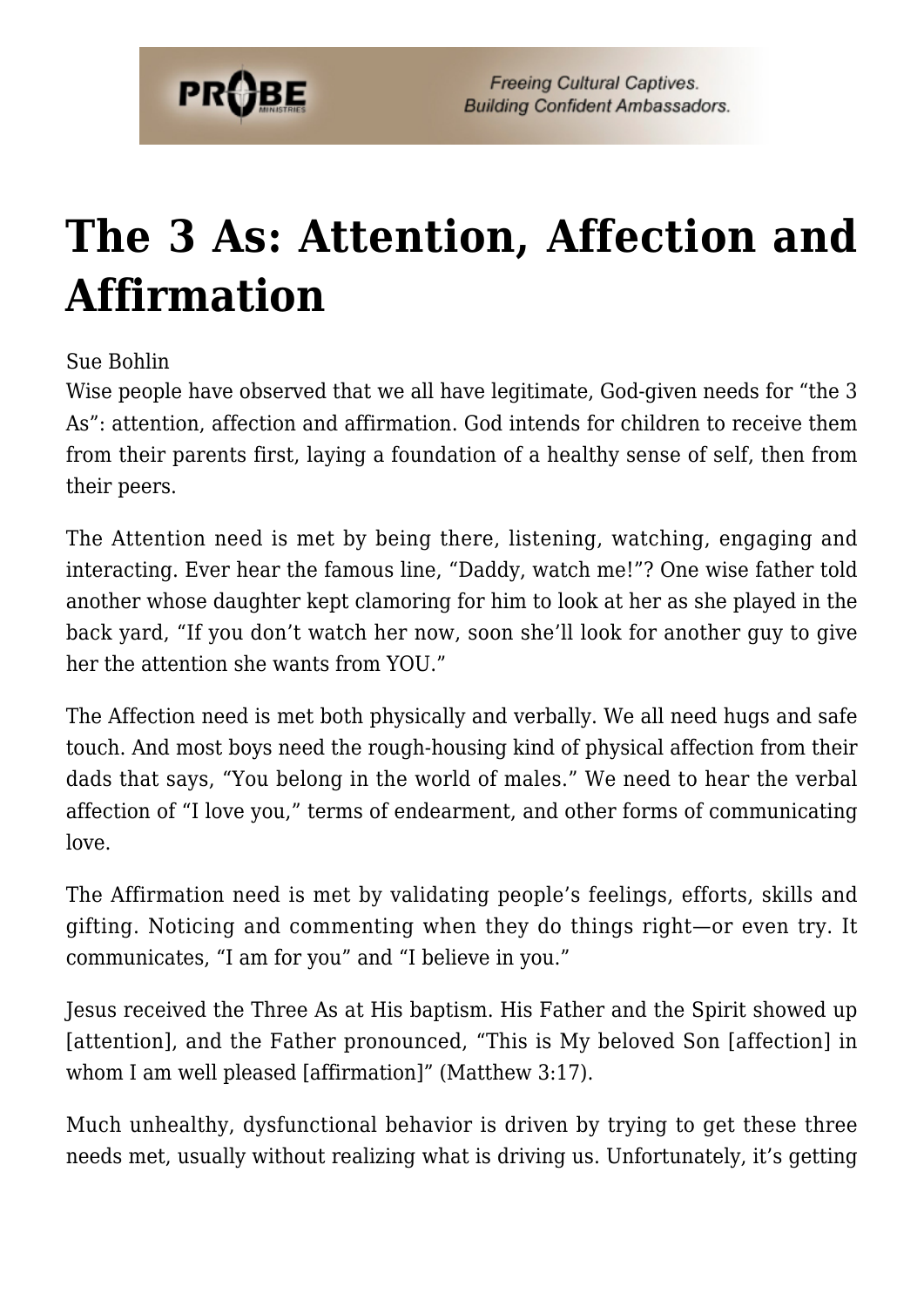

harder than ever to get these needs met because of two things proliferating in our culture.

First, families seem to be growing more fractured and more dysfunctional than ever before. Fatherlessness is at epidemic stage. The National Fatherhood Initiative cites the U.S. Census Bureau's statistic that one out of three American children live in homes without their biological father.  $\{1\}$  Parents in the home are often stressed, overwhelmed, and so self-focused, whether on selfishness or mere survival, that many children feel like they are on their own. Plus, the people God intends to fill their children's emotional tanks with attention, affection and affirmation—parents—are often scrambling to try to get their OWN tanks filled. So there is a sense of disconnection at home.

Second, smartphone technology has moved into the hands—and heads—of the majority of Americans. Over half of adults own smartphones, and a recent report from the Pew Research Center revealed that 78% of young people ages 12-17 now have cell phones, and nearly half of those are smartphones. $\{2\}$  That means continual connection to the internet. That means billions of text messages daily, which have virtually replaced phone calls for many people, especially youth. $\{3\}$ The camera on most people's cell phone means that many people view life's experiences, from wedding processions to grade school concerts to street fights, through a 3-to-4-inch screen held away from the body.

In short, we're doing life through a screen.

And that screen is an additional layer of disconnection between people. Technology has created a superficial degree of counterfeit connection, and relationships are suffering. People think they're connected to other people through their phones, but in reality they're connected to their phones and a counterfeit kind of "life."

God knew what He was doing when He stressed the importance of staying in connection, continually engaging with each other: I count 41 "one anothers" in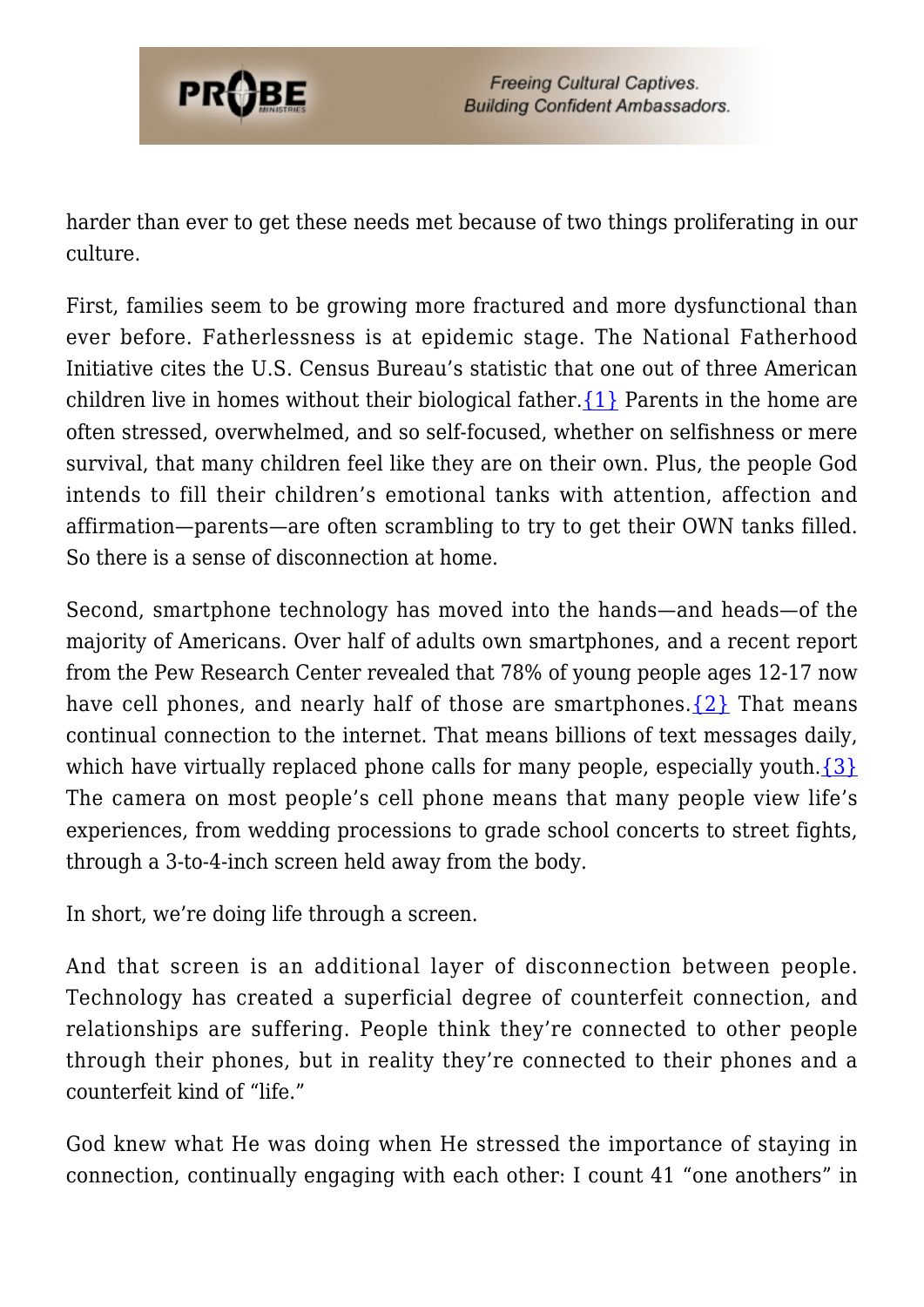

scripture. $\{4\}$  He knew what He was doing when He instructed believers to make sure and keep meeting together to encourage one another (Heb. 10:24).

God put needs for the Three A's inside us, and He intends for us to meet them through connection to other people. Please, hug somebody. Tell them they're important and valuable. Be there for them.

And you might want to put down your phone.

## **Notes**

<span id="page-2-0"></span>1. [www.fatherhood.org/media/consequences-of-father-absence-statistics](http://www.fatherhood.org/media/consequences-of-father-absence-statistics) Accessed 09/10/13.

<span id="page-2-1"></span> $2.$ 

[www.pewinternet.org/Media-Mentions/2013/More-youth-use-smartphones-as-rout](http://www.pewinternet.org/Media-Mentions/2013/More-youth-use-smartphones-as-route-to-Web.aspx) [e-to-Web.aspx](http://www.pewinternet.org/Media-Mentions/2013/More-youth-use-smartphones-as-route-to-Web.aspx) Accessed 09/10/13.

<span id="page-2-2"></span>3. [www.businessinsider.com/chart-of-the-day-number-of-texts-sent-2013-3](http://www.businessinsider.com/chart-of-the-day-number-of-texts-sent-2013-3) Accessed 09/10/13.

<span id="page-2-3"></span>4. [www.mecf.net/one\\_anothers.html](http://www.mecf.net/one_anothers.html) Accessed 09/10/13.

This blog post originally appeared at

[blogs.bible.org/tapestry/sue\\_bohlin/the\\_3\\_as\\_attention\\_affection\\_and\\_affirmation](http://blogs.bible.org/tapestry/sue_bohlin/the_3_as_attention_affection_and_affirmation)

on Sept. 10, 2013.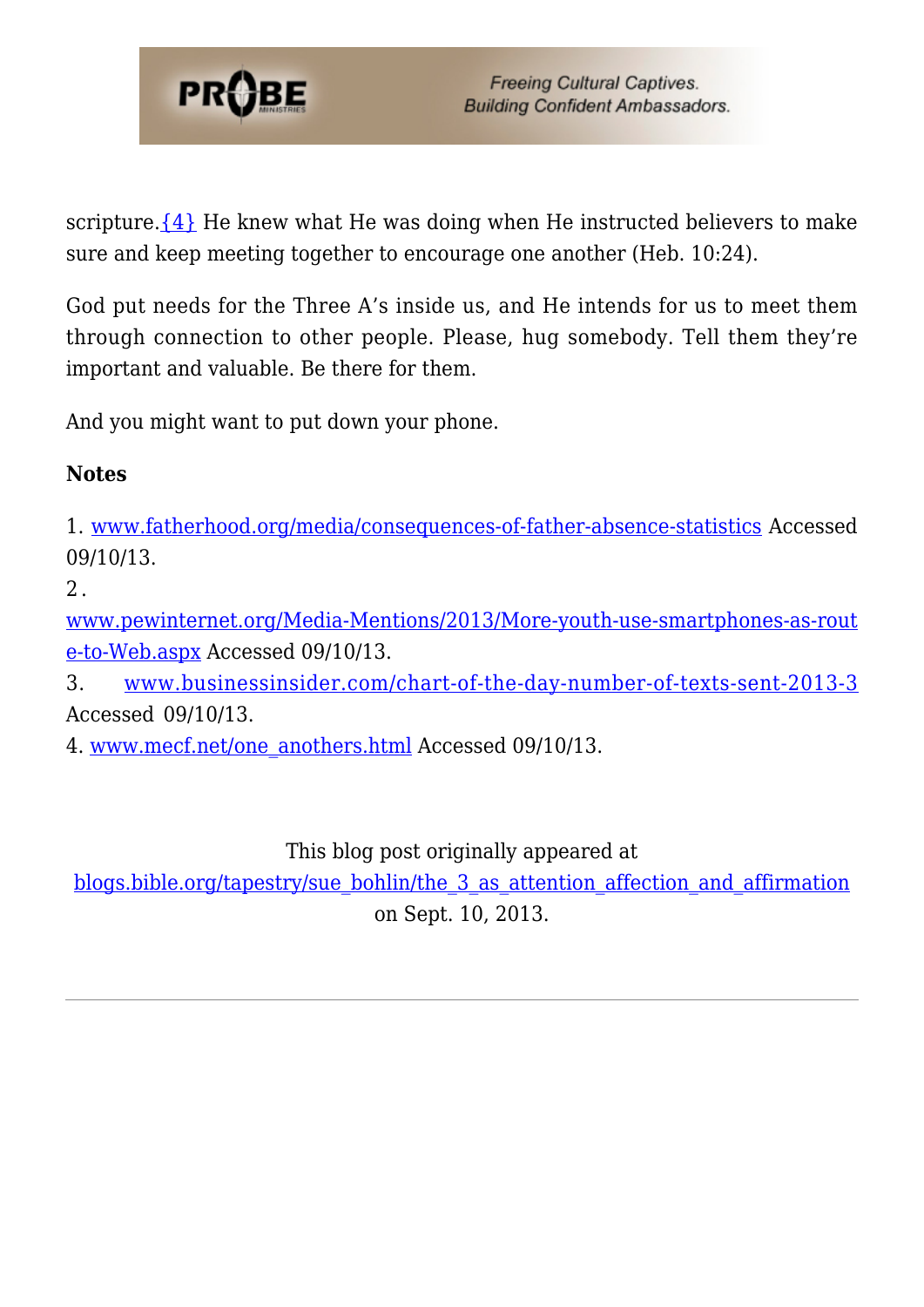

**Freeing Cultural Captives. Building Confident Ambassadors.** 

## **[Romantic Hyperbole: A Humorous](https://probe.org/romantic-hyperbole-a-humorous-look-at-honesty-in-love/) [Look at Honesty in Love](https://probe.org/romantic-hyperbole-a-humorous-look-at-honesty-in-love/)**

Rusty Wright It seemed like a good idea at the time.

It would be a great way to express my enduring affection for my wife. I would find seven romantic birthday cards and give one to Meg each day for a week, starting on her birthday. It would continue a sweet tradition begun before we married.

Each card would have a simple picture that would tenderly convey our feelings for one another. Inside would be an endearing slogan or affirmation to which I would add a personal expression of my love for her.

I didn't foresee that Day Three would bring an ethical dilemma.

I carefully selected the cards and arranged them in an appropriate sequence. Day One showed a cute puppy with a pink rose. Inside: "You're the one I love."

Day Two featured a picture of a little boy and girl in a meadow with their arms over each other's shoulders. The slogan: "Happy Birthday to my favorite playmate."

Day Three depicted a beautiful tropical sunset: bluish pink sky, vast ocean, silhouetted palm trees. You could almost feel the balmy breeze. Inside: "Paradise is anywhere with you", to which I added personal mention of places holding special memories for us: an island vacation spot, a North Carolina hotel, our home.

I completed the remaining cards, dated the envelopes, and planned to bestow one card each morning of her birth week. Then reality happened.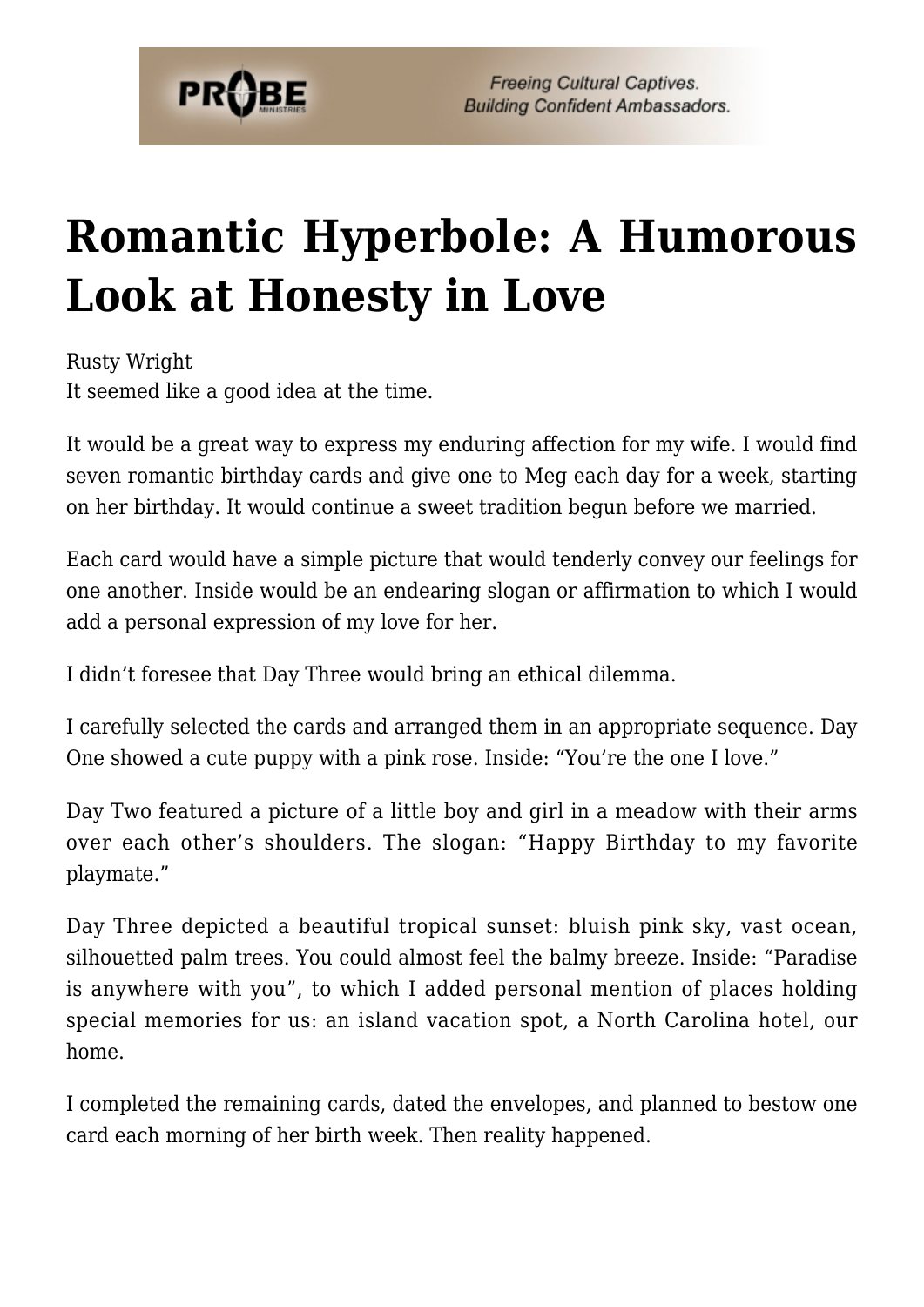

You see, I had agreed to go camping with her for Days One and Two. Camping is something Meg thrives on—outdoor living, clean air, hiking, camp fires. It's in her blood. Camping is something I did in Boy Scouts—dust, mosquitoes, noisy campers, smelly latrines. It ranks just below root canals on my list of favorites.

We camped at a state park only fifteen minutes from our home. On her birthday morning, she liked the fluffy puppy. Day Two, the cute kids made her smile. So far, so good.

Meanwhile, I was tolerating camping, doing my best to keep my attitude positive. The food was OK; the bugs were scarce. After two days, I was ready to go home as planned. Meg wanted to stay an extra day. We each got our wish.

Once home and alone, I pulled out Meg's card for "Day Three," the one with the tropical sunset and the "paradise is anywhere with you" slogan.

Should I give her the card? I had chosen to leave the campground. "But," I reasoned with myself, "the slogan was true lots of the time."

I settled on a compromise, a post-it note on the envelope explaining, "You may find that this card contains just a bit of romantic hyperbole."

Might giving it a clever-sounding label defuse my hypocrisy?

The echoes of her laughter still reverberate through our home. I got off easy.

"Speak the truth to each other," wrote a Jewish sage. "Speak. . . the truth in love," advocated a first-century biblical writer. Wise advice for just about any relationship.

"Romantic hyperbole" has become a humorous gauge of truthfulness in our relationship, a test for honesty. Neither of us enjoys every location on earth. She feels some sporting events are a waste of time. I can get bored at shopping malls. But as long as we are honest with each other about our feelings, the bond seems